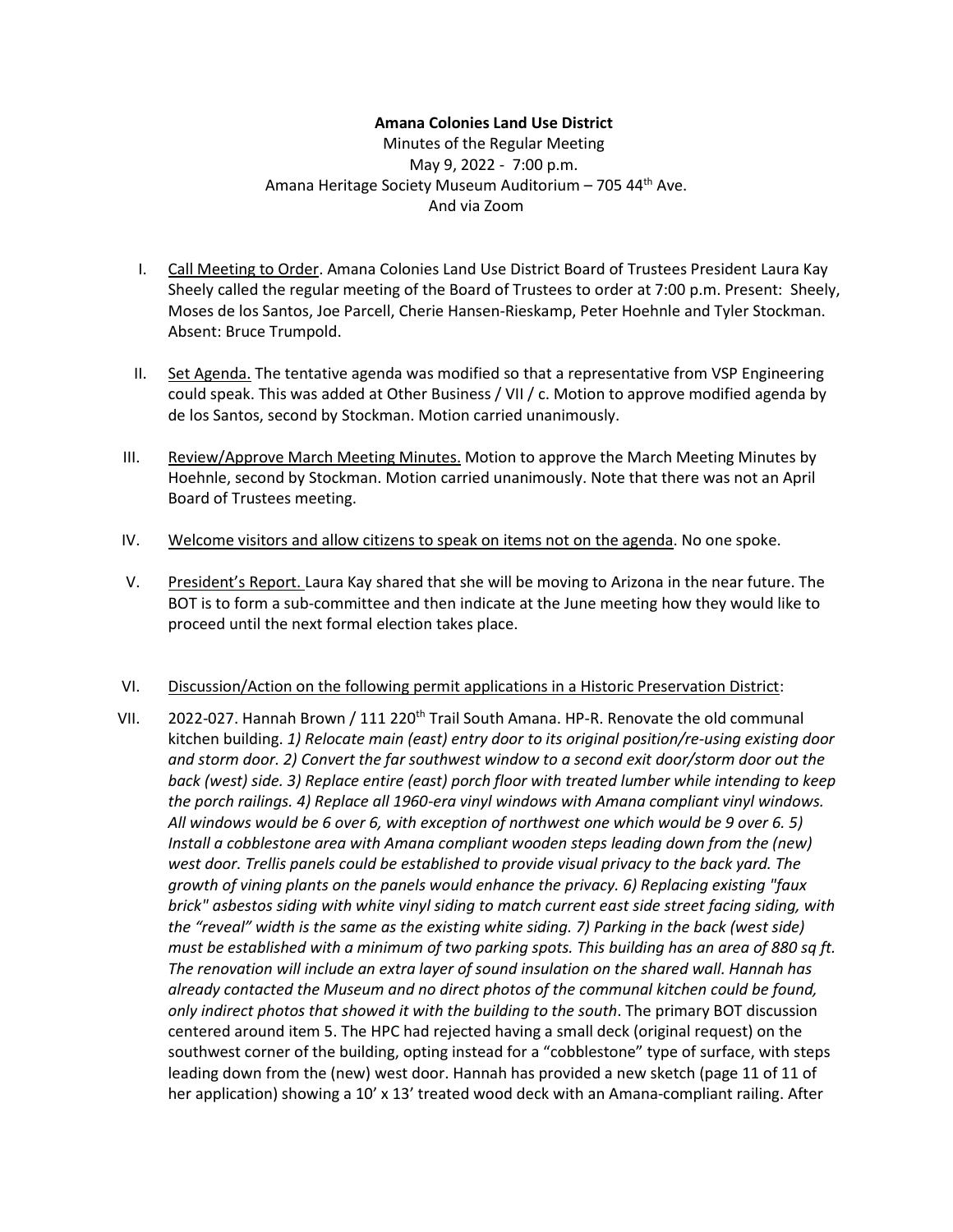discussion and agreement that the small deck cannot be seen from 220<sup>th</sup> Trail, de los Santos made a motion to accept the application including the small deck. Second by Parcell. Roll call vote as follows: Five (5) in favor, zero (0) opposed, Sheely abstain. Motion carried. A Certificate of Approval was generated. It should be noted that Hannah Brown was present at the meeting via Zoom.

## VIII. Other Business.

a. Discussion/Action: Brad and Sara Morgan are looking at property at 606 39<sup>th</sup> Ave Amana. The building is currently zoned C-1 Non-Historic. Their question revolved around whether residential living space could be established in the east end of the building while the west end could continue use for commercial functions. After discussion, the Morgans (who were present at the meeting via Zoom) were informed by the BOT that this would be possible.

b. Discussion/Action: ACLUD Fee Schedule for 2022 going forward. It was discussed that ACLUD Fee Schedule pricing has been the same for many years. Also that the ACLUD governments' only sources of revenue are property and hotel/motel tax and application fees. The Administrator will establish a draft of a new fee schedule. This document will be reviewed at the June BOT meeting and put into effect by July 1, 2022.

c. Discussion/Action: Randy Van Winkle from VSP Engineering-Coralville attended the meeting. His firm specializes in Forensic Engineering, which is primarily structural analysis and report generation regarding historic structures. He wanted to make the BOT aware of the firms' capabilities should a future need arise.

- IX. Review/Approve May Disbursements Report. Motion to approve by Stockman, second by Hansen-Rieskamp. Motion carried unanimously.
- X. Review/Approve April Treasurer's Report. Motion to approve by Hoehnle, second by Hansen-Rieskamp. Motion carried unanimously.
- XI. Administrator's Report. 1) Administrator provided data regarding permits issued in March and April. 2) The Administrator has now forwarded for the first time ever an ACLUD violation onto the Iowa County Environmental Health Department. Form was in the mail April 29<sup>th</sup>. 3) The Hotel/Motel Tax Funds Pledged document was included for review. 4) President Sheely graciously wishes to donate some of her home office furniture to the ACLUD office. Logistics to be worked out between now and July  $1<sup>st</sup>$ . 5) Administrator noted that the previously approved six-month assistance of Elly Hoehnle (ten hours per month for six months) for training and support ended in April. Administrator requested a new six-month extension (five hours per